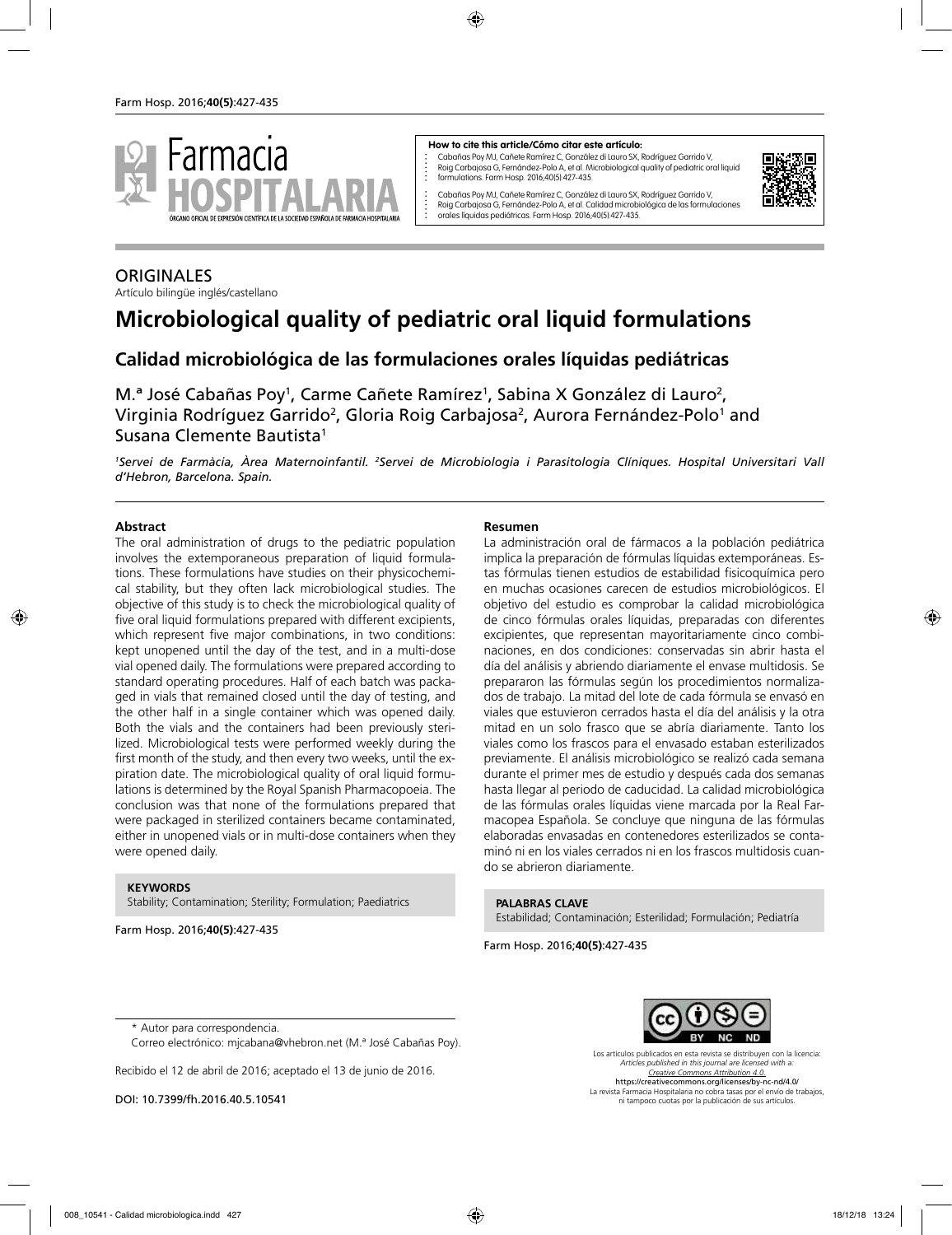### **Contribution to Scientific Literature**

This is the first study that addresses exclusively the microbiological stability of five types of paediatric oral liquid formulations. There are publications about the physicochemical stability of liquid formulations, but microbiological stability has only been addressed as a secondary aspect.

The outcomes of this study and our own experience can encourage other Hospital Pharmacy Units to conduct research on the microbiological quality of the formulations they prepare. We believe that it is important to publish these articles, in order to inform about some work procedures that can be extrapolated to Pharmacotechnology areas, with the aim to improve the microbiological quality of oral liquid formulations.

### **Introduction**

The paediatric population requires modifications or adaptations of solid pharmaceutical products, tablets or capsules, in order to achieve dose individualization and facilitate oral administration. The preparation by the Pharmacist of liquid formulations allows an accurate dose measurement, which must be frequently modified according to weight.

Aqueous solutions and suspensions are more unstable from a physicochemical and microbiological point of view than solid formulations, and require stability tests after their preparation in order to determine their time of validity. Even though physicochemical validity is an aspect widely studied within magistral formulations, this is not the same for the microbiological aspect<sup>1</sup>. The contamination of non-sterile formulations can reduce or inactivate the therapeutic activity of the drug, or even lead to drug toxicity that can affect the patient's health. On the other hand, the ingestion of pathogenic microorganisms could originate particularly severe infections in newborns and immunodepressed patients.

In order to prepare a liquid formulation, it is required to have an active ingredient, which comes from a pharmaceutical product or raw materials, as well as excipients providing physicochemical and microbiological stability, and offering acceptable organoleptic characteristics. In order to avoid the proliferation of microorganisms, preservatives are frequently added on, particularly in the case of multi-dose preparations.

It is very important to determine the microbiological validity of multi-dose formulations that will be opened and closed very frequently during their period of physicochemical validity. Thus the importance of meeting the quality assurance rules by the Royal Spanish Pharmacopoeia, which sets some limitations. The criteria for acceptance of the microbiological quality of aqueous oral non-sterile formulations are: 10<sup>2</sup> CFUs in the total count of aerobic microorganisms (maximum number accepta-

ble: 200) 10 $^{\rm t}$  CFUs in the total count of yeasts and molds  $\,$ (maximum number acceptable: 20), and lack of *Escherichia coli* in 1 g or 1 ml2-4.

#### **Previous Study**

For selecting the formulations to be tested, the standard liquid formulations in the Pharmacotechnology Area of the *Hospital Vall d'Hebron* Pharmacy Unit were classified according to type of excipients. Five formulations were selected, which represent the potential combinations between them. Some contain preservatives (Ora Sweet®, Ora Plus®, National Formulary (NF) syrup and plain syrup), while others do not (methylcellulose 1%).

Table 1 shows the composition of the formulations representing each type of excipients, and their storage requirements and expiration dates.

Once the formulations had been selected, and taking into account the period of validity of each, a work schedule was designed. A weekly microbiological test would be conducted during the first month of validity. From then on, tests were conducted every two weeks, until the date of expiration for each formulation. Throughout the period studied, the formulations were stored under the conditions recommended for the validity period. The work schedule appears in table 2.

The objective was to assess the microbiological stability during the period of physicochemical validity of five multi-dose liquid formulations that represent five types of vehicles prepared under controlled conditions and packaged in sterile vials. The study determined if there was any microbiological contamination of the formulation when not handled during the period of validity, and also when the vial was opened and closed every day until its expiration date, in a simulation of their conditions of use. This was intended to confirm if the type of excipient leads to the contamination of the formulation when prepared and packaged in the conditions previously described.

### **Methods**

This study was conducted in the Maternity and Child Area of the Pharmacy Unit and in the Microbiology and Parasitology Lab of the *Hospital Universitario Vall d'Hebron* between June and September, 2015.

#### **Formulation Preparation**

The preparation of solutions and suspensions was conducted according to the rules for adequate preparation of magistral formulations<sup>5</sup>.

A batch of each formulation was prepared following the relevant Standard Operating Procedure (SOP). Thus, 250 ml of ursodeoxycholic acid suspension and caffeine solution were prepared, as well as 125 ml of spironolactone suspension and atenolol, and 120 ml of propanolol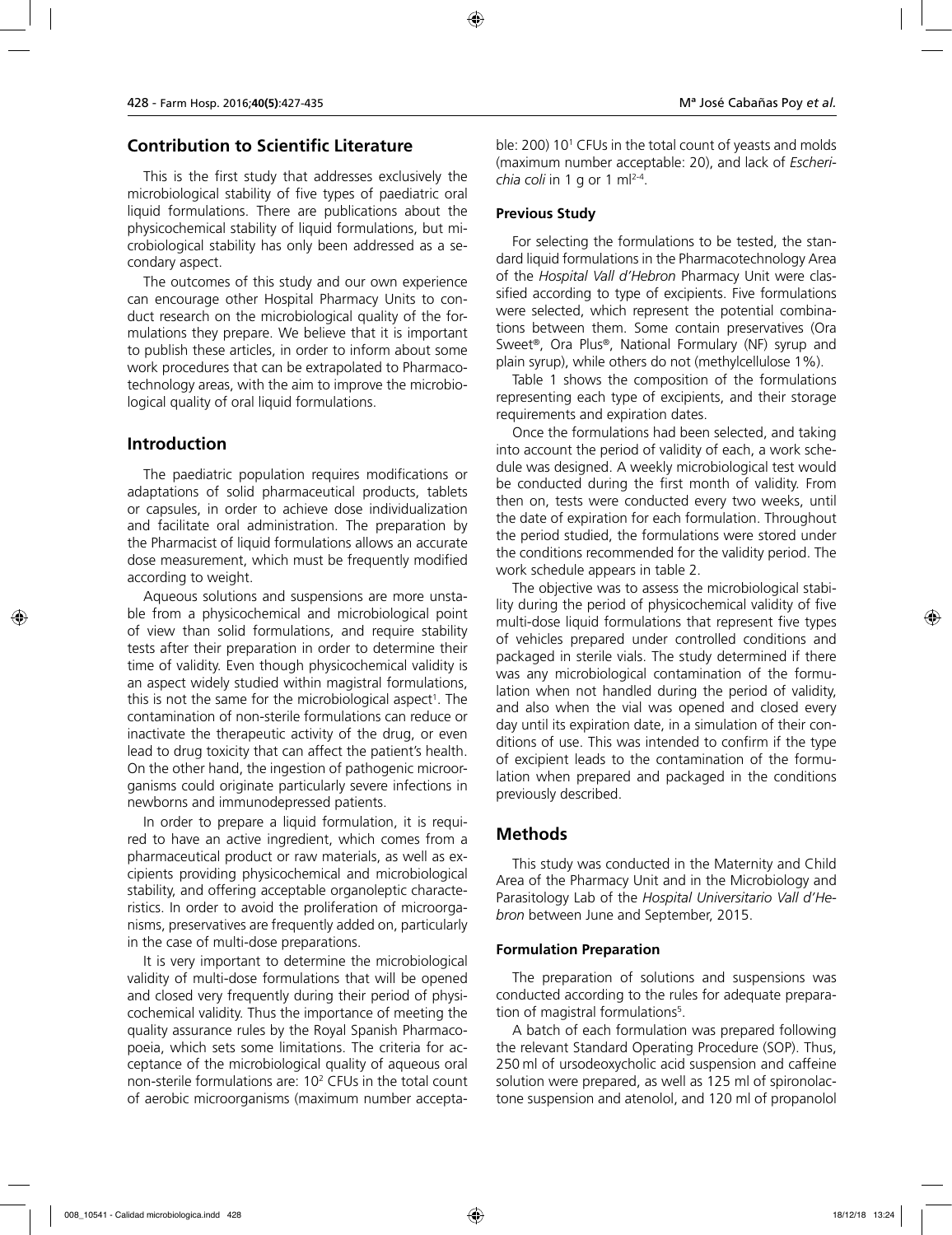| Formulation                                                                   | Composition                                                   | Storage requirements<br>and expiration dates |                  |  |  |  |
|-------------------------------------------------------------------------------|---------------------------------------------------------------|----------------------------------------------|------------------|--|--|--|
|                                                                               | Per 100 ml:                                                   |                                              |                  |  |  |  |
| Atenolol                                                                      | Atenolol 50 mg tablets                                        | 4 tablets                                    | Fridge - 28 days |  |  |  |
| 2 mg/ml suspension                                                            | Glycerine                                                     | $4 \text{ ml}$                               |                  |  |  |  |
|                                                                               | Methylcellulose 1%                                            | 96 ml                                        |                  |  |  |  |
| Caffeine citrate<br>20 mg/ml solution<br>Spironolactone<br>5 mg/ml suspension | Per 100 ml:                                                   |                                              |                  |  |  |  |
|                                                                               | Caffeine citrate                                              | 2g                                           |                  |  |  |  |
|                                                                               | Sterile distilled water                                       | 50 ml                                        | Fridge - 90 days |  |  |  |
|                                                                               | Plain syrup with preservatives<br>(nipagin and nipasol bases) | 50 ml                                        |                  |  |  |  |
|                                                                               | Per 120 ml:                                                   |                                              |                  |  |  |  |
|                                                                               | Aldactone 25 mg tablets                                       | 24 tablets                                   | Fridge - 56 days |  |  |  |
|                                                                               | Ora Plus®                                                     | 60 ml                                        |                  |  |  |  |
|                                                                               | Ora Sweet®                                                    | 60 ml                                        |                  |  |  |  |
|                                                                               | Per 120 ml:                                                   |                                              |                  |  |  |  |
|                                                                               | Sumial 40 mg tablets                                          | 3 tablets                                    |                  |  |  |  |
| Propranolol<br>1 mg/ml suspension                                             | Monohydrate citric acid                                       | $0.125$ mg                                   | Fridge - 45 days |  |  |  |
|                                                                               | Sterile distilled water                                       | $3$ m                                        |                  |  |  |  |
|                                                                               | Plain syrup with preservatives<br>(nipagin and nipasol bases) | 117 ml                                       |                  |  |  |  |
|                                                                               | Per 100 ml:                                                   |                                              |                  |  |  |  |
| Ursodeoxycholic                                                               | Ursodeoxycholic acid                                          | 2g                                           | Fridge - 90 days |  |  |  |
| 20 mg/ml suspension                                                           | Methylcellulose 1%                                            | 50 ml                                        |                  |  |  |  |
|                                                                               | Syrup NF (nipagin and nipasol sodium)                         | 50 ml                                        |                  |  |  |  |

|  |  |  |  |  |  | Table 1. Composition of magistral formulations, storage requirements, and expiration dates |  |
|--|--|--|--|--|--|--------------------------------------------------------------------------------------------|--|
|--|--|--|--|--|--|--------------------------------------------------------------------------------------------|--|

|  | <b>Table 2.</b> Work schedule |
|--|-------------------------------|
|--|-------------------------------|

|                               | $T = 0d$ | $T = 7d$ | $T = 14d$ $T = 21d$ $T = 28d$ $T = 42d$ $T = 56d$ $T = 70d$ $T = 91d$ |   |              |          |          |   |   |
|-------------------------------|----------|----------|-----------------------------------------------------------------------|---|--------------|----------|----------|---|---|
| Atenolol 2 mg/ml susp         | X        | X        | X                                                                     | X |              |          |          |   |   |
| Caffeine citrate 20 mg/ml sol | X        | X        | X                                                                     | X | $\mathsf{X}$ | $\times$ | X        | X |   |
| Spironolactone 5 mg/ml susp   | X        | X        | $\times$                                                              | X | $\mathsf{X}$ | X        |          |   |   |
| Propranolol 1 mg/ml susp      | X        | $\times$ | $\times$                                                              | X | $\times$     | X        |          |   |   |
| Ursodeoxycholic 20 mg/ml susp | X        | X        | $\times$                                                              | X | $\mathsf{X}$ | X        | $\times$ |   | X |

suspension. Half of the volume prepared (sample) was packaged in a 125 ml topaz glass multi-dose vial, with a shutter and a stopper with first-opening indicator. The other half of the volume prepared (control) was packaged in 10 ml topaz vials, with rubber lids and plate caps, that were kept closed until testing day. All vials were stored in the fridge.

Every day, the sample vials were removed from the fridge, left to warm up, the suspensions were shaken for homogenization, and they were left opened for at least 5 minutes and maximum 30 minutes.

On testing day, approximately 10 ml of preparation was extracted from the sample vial, packaged in a topaz vial, and closed with a rubber lid and an aluminium cap. The sample vial and one of the control vials were then microbiologically tested.

During the whole process, the rules for correct preparation were followed, as currently used in the Pharmacotechnology Area of the Pharmacy Unit. The equipment used for formulation preparation was washed according to the SOP, and the final rinse was made with highly purified (deionized) water. All packaging materials were sterilized (the vial, shutter, and lid with first-opening-indicator, and the vials, rubber stoppers and aluminium caps), as an extra procedure in order to minimize the biological burden.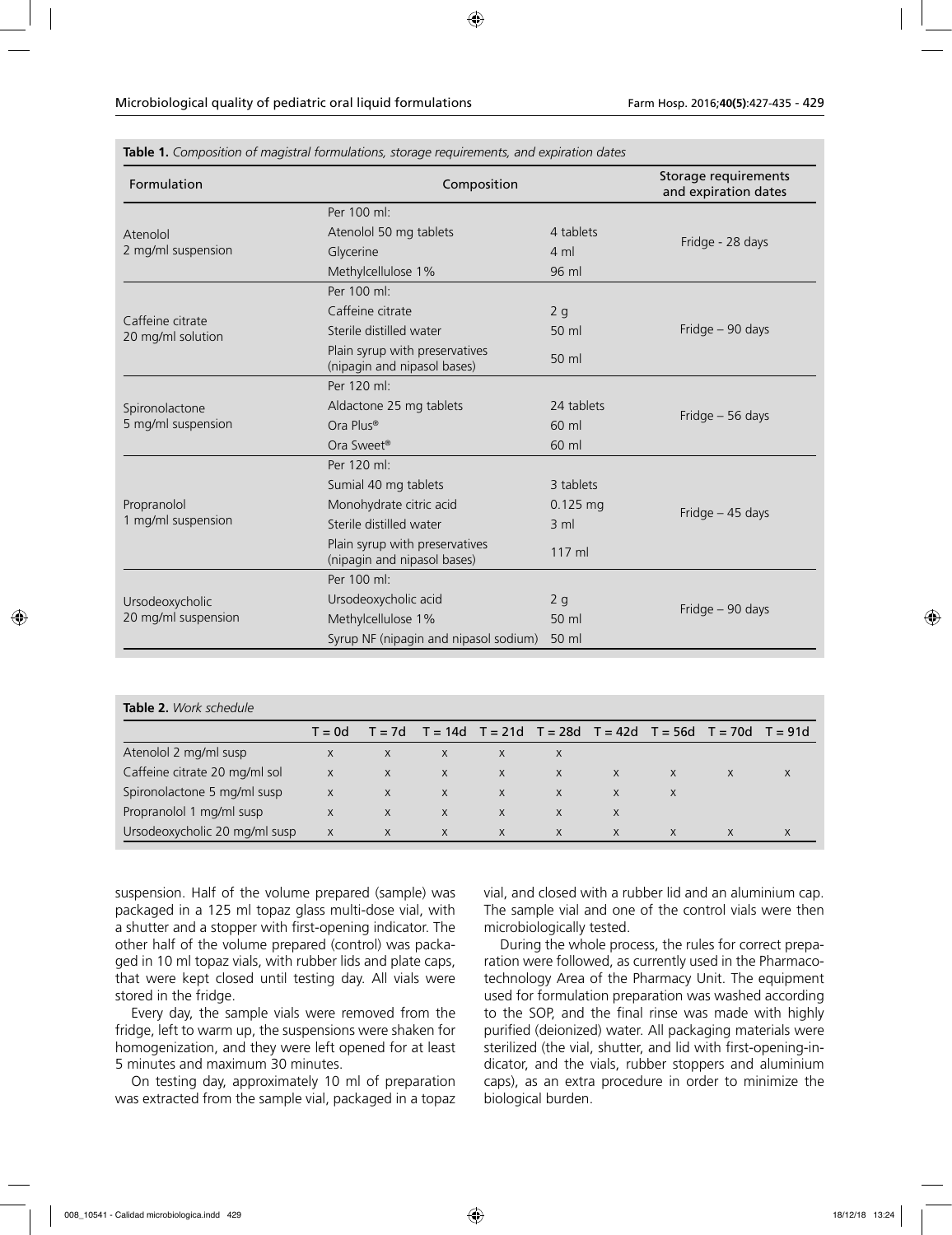#### **Microbiological Assay**

In order to determine whether the formulations met the criteria for acceptance of microbiological quality, the procedures indicated by the Royal Spanish Pharmacopoeia were followed, regarding microbiological control of non-sterile products (count tests of microbes and specified microorganisms) $2,3$ . Fertility and sterility tests were conducted (both with and without the product to be tested). Each test was conducted in duplicate. The microorganisms researched were mesophyll bacteria and fungi.

For the fertility test without the product, ATCC strains of *Staphylococcus aureus, Escherichia coli*, and *Pseudomonas Aeruginosa* were used. Starting with a known concentration of 1.5 x102 CFU/ml in TSB (Tryptic Soy Broth), the pouring plate method was used in a PCA (Plate Count Agar) medium for *S. aureus.* In order to spread the McConKey agar medium (*E. coli* y *P. aeruginosa*), the spread-plate technique was used with Digralsky loops.

The sterility test was conducted with 1 ml of TSB spread in PCA, McConkey broth and Sabouraud agar.

The fertility test with product was conducted starting with a 1/10 syrup dilution, adding the ATCC strain in a dilution of 1.5 x 104 CFU/ml, and spread in the media previously described for the fertility test.

Finally, the test for product sterility was conducted by preparing a 1/10 dilution of the product to be tested in TSB broth. 1 ml of this dilution was spread in PCA agar, Sabouraud agar, and McConkey broth.

For each test, the McConkey broths and plates and the PCA plates were incubated at between 35 and 37ºC during 48 hours; while the Sabouraud agar plates were incubated at between 20 and 25ºC during 5 days. The former were observed every day, while the latter were examined at the third and fifth days, looking for any growth.

### **Outcomes and Discussion**

Our outcomes show that there was no microbiological growth in any of the cultures during the period of the study. None of the samples of the formulations extracted from the multi-dose vials or any of the control vials were contaminated during the period of validity. The controls used were adequate for assessing the technique.

The type of excipient did not alter the contamination pattern of oral liquid formulations prepared under controlled conditions and packaged in sterile vials.

The spironolactone 5 mg/ml suspension used Ora Sweet® and Ora Plus® (1:1) in its formulation, and contained parabens as preservatives. The propanolol 1 mg/ml suspension was prepared exclusively with plain syrup with parabens. In these two situations, the vehicle osmolarity and the presence of preservatives favoured the lack of contamination.

The oral 20 mg/ml caffeine citrate solution was prepared with a fifty-fifty proportion of plain syrup without preservatives and sterile water, and the concentration of sugar and preservatives was reduced by half in the final preparation. The case of the 20 mg/ml ursodeoxycholic acid suspension was very similar to the previous one, because the 1% methylcellulose suspension does not contain any preservatives.

The plain syrup preservatives used in our study were nipagin and nipasol bases, at a 0.02% and 0.01% concentration (P/V) respectively; and for NF syrup, sodium nipagin and nipasol at a 0.06% and 0.03% concentration (P/V)(in bases form) respectively. The dilution by half of NF syrup offered paraben concentrations still protecting against microbiological contamination, taking into account the recommendations by Rowe RC $^{\circ}$ , which indicate nipagin base concentrations between 0.015 and 0.2%, and nipasol base concentrations between 0.01 and 0.02%. This could be the reason for the sustained microbiological stability. On the contrary, the concentration of parabens in the plain syrup diluted by half lost its protection action. At the time of designing the plain syrup concentration, we chose one that contained the minimum level of parabens, in order to reduce the use of these preservatives in the paediatric population; and therefore, when diluting it by half, the preservative concentration was insufficient. Even though it has not become contaminated throughout the period of the study, for daily practice we recommend using the vial within 14 days after its opening, following the guidelines by the Pharmacotechnology Work Team1 .

The atenolol 2 mg/ml suspension was the formulation more sensitive to contamination, because 1% methylcellulose solution was exclusively used, and it contained no preservatives. Even though its expiration period is determined at 28 days, once the vial is opened it should be used within 14 days maximum, as indicated by the Pharmacotechnology Work Group<sup>1</sup>.

The 1% methylcellulose solution is prepared with the raw material and with sterile distilled water. After preparation, it has a 14-day expiration period if not sterilized; on the other hand, after sterilization in autoclave, its validity period is increased up to 6 months. We always use sterilized methylcellulose for preparation of liquid formulations.

Oral liquid formulations don't need to be sterile, but it is very necessary to apply all strategies in order to minimize the bacterial burden and meet the Pharmacopoeia rules. One of them is the use of sterile water when required in the formulation. In our Pharmacy Unit, all liquid formulations are prepared with sterile water.

The Good Practice Guidelines for preparation of medications in Hospital Pharmacy Units<sup>7</sup> recommend using purified water for the final rinse of lab and packaging materials. In our case, we use highly purified water for the final rinse, with a better microbiological quality.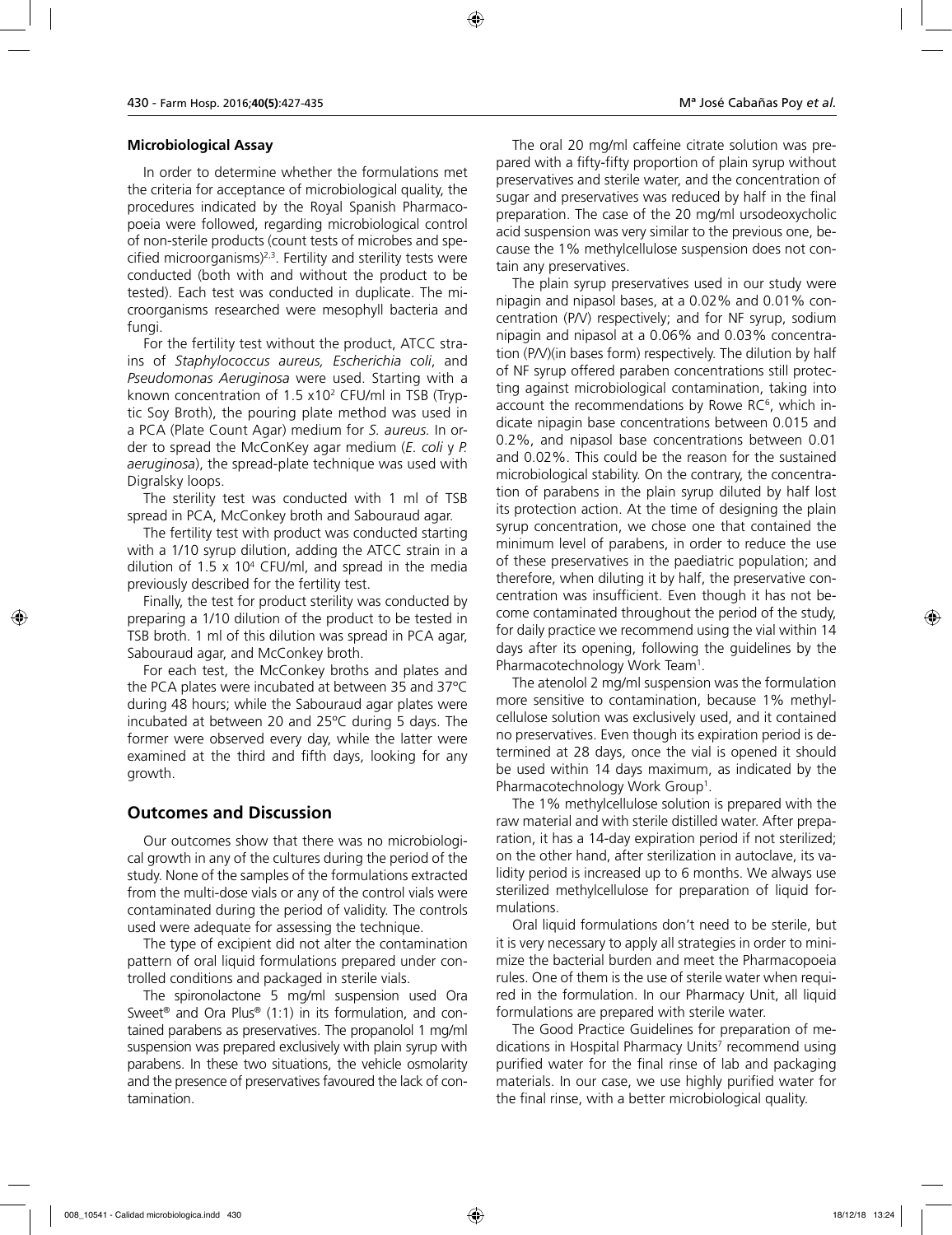Another aspect to highlight is the fact of using sterilized packaging materials as an additional quality measure for liquid formulations, because it can favour a reduction in the initial bacterial burden of the preparation, which could act as a contamination source. The fact of sterilizing the packaging materials allows to reduce the amount of preservatives to the higher extent possible.

Finally, another source of contamination for the final formulation must be considered: the raw materials or the initial solid formulations containing the active ingredient.

One limitation of the study is that the daily dynamics of opening the multi-dose vials has been reproduced, but the formulation has not been handled by extracting a sample volume, which would be closer to a real situation. On the other hand, some formulations are not for single daily administration, but must be administered several times per day; in these cases, the frequency of opening the vials is higher, and it is unknown if this factor can affect microbiological stability.

### **Conclusions**

Our study has demonstrated that the microbiological stability of oral liquid formulations prepared under controlled conditions and packaged in multi-dose sterile vials will be sustained during the period of physicochemical validity, both when the vial is kept closed and when it is opened every day, regardless of whether the vehicle contains preservatives or not.

Even so, it is always advisable to adjust the volume of the vial to the volume required by a patient during the period until the expiration date, taking into account that vials should not be kept open for over 14 days, if they contain no preservatives.

## **Conflict of interests**

No conflict of interests.

## **Bibliography**

- 1. Período de validez y caducidad de formas farmacéuticas no estériles orales líquidas . Farmacotecnia, boletín informativo SEFH BO-LETIN\_1\_2015.pdf. [citado 9 de abril de 2016]. Disponible: http:// gruposdetrabajo.sefh.es/farmacotecnia/images/stories/Boletines/ BOLETIN\_1\_2015.pdf
- 2. 2.6.12. Control microbiológico de productos no estériles: ensayos de recuento microbiano. Real Farmacopea Española en internet 5ª ed. [citado 9 de abril de 2016] Disponible: https://extranet.boe.es/ farmacopea/
- 3. 2.6.13. Control microbiológico de productos no estériles: ensayo de microorganismos especificados. Real Farmacopea Española en internet 5ª ed. [citado 9 de abril de 2016]. Disponible: https://extranet.boe.es/farmacopea/
- 4. 5.1.4. Calidad microbiológica de las preparaciones farmacéuticas y de las sustancias para uso farmacéutico no estériles. Real Farmacopea Española en internet 5ª ed [citado 9 de abril de 2016]. Disponible: https://extranet.boe.es/farmacopea/
- 5. Real Decreto 175/2001, de 23 de febrero, por el que se aprueban las normas de correcta elaboración y control de calidad de fórmulas magistrales y preparados oficinales. Boletín Oficial del Estado, nº 65, (16 de marzo de 2001).
- 6. Rowe RC, Sheskey PJ, Quinn ME, editors . Handbook of Pharmaceutical Excipients. 6ª ed. London: Pharmaceutical Press; 2009.
- 7. Guía de Buenas Prácticas de Preparación de Medicamentos en Servicios de Farmacia Hospitalaria – Ministerio de Sanidad, Servicios Sociales e Igualdad 2014.GuiaBPP3.pdf [citado 9 de abril de 2016]. Disponible: http://www.msssi.gob.es/profesionales/farmacia/pdf/ GuiaBPP3.pdf

### **Aportación a la literatura científica**

Este es el primer estudio que aborda de forma exclusiva la estabilidad microbiológica de cinco tipos de fórmulas magistrales orales líquidas pediátricas. Existen publicaciones sobre la estabilidad fisicoquímica de fórmulas líquidas pero la estabilidad microbiológica se contempla de manera secundaria.

Los resultados de este estudio y nuestra experiencia pueden contribuir a que otros Servicios de Farmacia investiguen la calidad microbiológica de las fórmulas que preparan. Creemos que es importante publicar estos trabajos con el fin de dar a conocer unos procedimientos de trabajo extrapolables a las áreas de farmacotecnia con el objetivo de mejorar la calidad microbiológica de las fórmulas magistrales orales líquidas.

### **Introducción**

La población pediátrica necesita modificaciones o adaptaciones de las especialidades farmacéuticas sóli-

das, comprimidos o cápsulas, para conseguir una individualización de la dosis y facilitar su administración oral. La elaboración por parte del farmacéutico de fórmulas magistrales líquidas permite la medición exacta de la dosis, frecuentemente modificada por el peso.

Las soluciones y las suspensiones acuosas son más inestables desde el punto de vista fisicoquímico y microbiológico que las formas sólidas y tras su preparación necesitan estudios de estabilidad para determinar el tiempo de validez. Aunque la validez fisicoquímica es un aspecto ampliamente estudiado en formulación magistral no lo es tanto el aspecto microbiológico<sup>1</sup>. La contaminación de las fórmulas no estériles puede reducir o inactivar la acción terapéutica del fármaco o incluso dar lugar a productos tóxicos y afectar a la salud del paciente. Por otra parte, la ingestión de microorganismos patógenos podría originar una infección especialmente grave en el neonato y en el paciente inmunodeprimido.

Para la preparación de una fórmula magistral líquida se necesita el principio activo, que proviene de una espe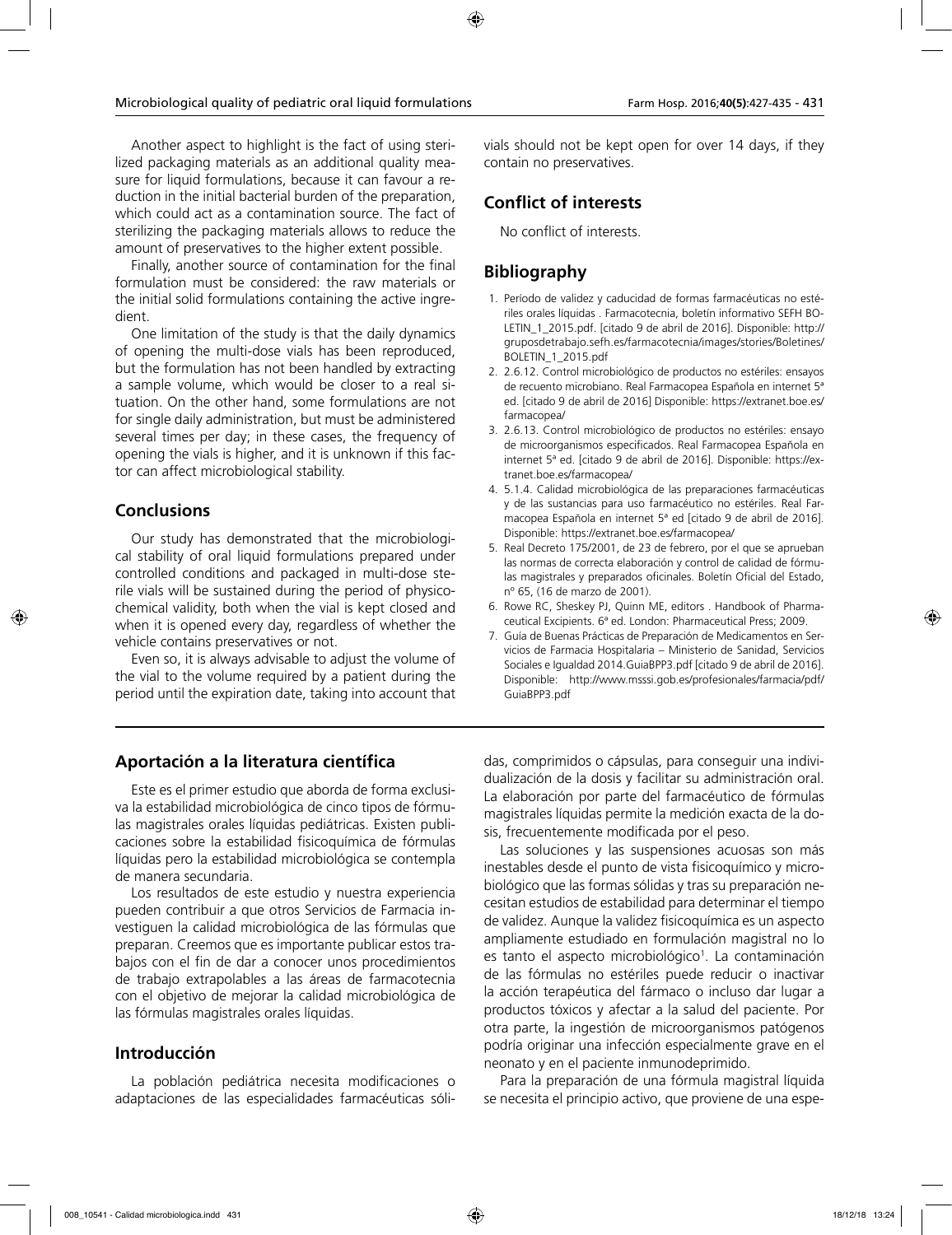cialidad farmacéutica o de materia prima, y excipientes que la dotan de estabilidad físico-química y microbiológica y que ofrecen unas características organolépticas aceptables. Para evitar la proliferación de microorganismos es frecuente la adición de conservantes, especialmente si se trata de preparaciones multidosis.

Es muy importante determinar la validez microbiológica de las fórmulas multidosis que deben abrirse y cerrarse muy frecuentemente durante el periodo de validez fisicoquímica. De ahí el interés por cumplir con las normas de garantía de calidad de la Real Farmacopea Española que marca unos límites. Los criterios de aceptación de la calidad microbiológica de las formas farmacéuticas no estériles orales acuosas son: 102 UFC en el recuento de microorganismos aerobios totales (número máximo aceptable 200), 101 UFC en el recuento de levaduras y mohos totales (número máximo aceptable 20) y ausencia de *Escherichia coli* en 1g o 1 ml2-4.

#### **Estudio previo**

Para la selección de las fórmulas sometidas a estudio se clasificaron las fórmulas líquidas normalizadas del Área de Farmacotecnia del Servicio de Farmacia del Hospital Vall d'Hebron según el tipo de excipientes. Se seleccionaron cinco fórmulas que representan las posibles combinaciones entre ellos. Algunos contienen conservantes (Ora Sweet®, Ora Plus®, jarabe National Formulary (NF) y jarabe simple) y otros no (metilcelulosa 1%).

La composición de las fórmulas representantes de cada grupo de excipientes y sus condiciones de conservación y tiempos de caducidad se recogen en la tabla 1.

Una vez seleccionadas las fórmulas y teniendo en cuenta el periodo de validez de cada una, se diseñó un cronograma de trabajo. Se estableció un análisis microbiológico semanal durante el primer mes de validez. A partir de esta fecha, el análisis pasó a ser quincenal hasta la fecha de caducidad de cada fórmula. Durante todo el periodo de estudio las fórmulas se conservaron en las condiciones recomendadas para el periodo de validez. La tabla 2 recoge el cronograma de trabajo.

El objetivo fue evaluar la estabilidad microbiológica durante el periodo de validez fisicoquímica de cinco fórmulas magistrales líquidas multidosis que representan cinco tipos de vehículos elaboradas en condiciones controladas y envasadas en frascos estériles. Se determinó si existió contaminación microbiológica de la fórmula cuando no se manipuló durante el periodo de validez y cuando el frasco se abrió y cerró diariamente hasta la fecha de

**Tabla 1.** *Composición de la fórmulas magistrales, condiciones de conservación y tiempos de caducidad*

| Fórmula magistral                    | Composición                                                 | Por 100 ml:    |                |  |  |  |
|--------------------------------------|-------------------------------------------------------------|----------------|----------------|--|--|--|
|                                      |                                                             |                |                |  |  |  |
| Atenolol                             | Atenolol comp 50 mg                                         | 4 comp         | Nevera 28 días |  |  |  |
| 2 mg/ml suspensión                   | Glicerina                                                   | $4 \text{ ml}$ |                |  |  |  |
|                                      | Metilcelulosa 1%                                            | 96 ml          |                |  |  |  |
|                                      | Por 100 ml:                                                 |                |                |  |  |  |
|                                      | Cafeína citrato                                             | 2g             |                |  |  |  |
| Cafeína citrato<br>20 mg/ml solución | Agua destilada estéril                                      | 50 ml          | Nevera 90 días |  |  |  |
|                                      | Jarabe simple con conservantes<br>(nipagín y nipasol bases) | 50 ml          |                |  |  |  |
|                                      | Por 120 ml:                                                 |                |                |  |  |  |
| Espironolactona                      | Aldactone comp 25 mg                                        | 24 comp        |                |  |  |  |
| 5 mg/ml suspensión                   | Ora Plus®                                                   | $60$ m         |                |  |  |  |
|                                      | Ora Sweet®                                                  | 60 ml          |                |  |  |  |
|                                      | Por 120 ml:                                                 |                |                |  |  |  |
|                                      | Sumial comp 40 mg                                           | 3 comp         |                |  |  |  |
| Propranolol                          | Ácido cítrico monohidrato                                   | $0,125$ mg     | Nevera 45 días |  |  |  |
| 1 mg/ml suspensión                   | Agua destilada estéril                                      | $3 \text{ ml}$ |                |  |  |  |
|                                      | Jarabe simple con conservantes<br>(nipagín y nipasol bases) | 117 ml         |                |  |  |  |
| Ursodesoxicólico                     | Por $100$ ml $\cdot$                                        |                |                |  |  |  |
|                                      | Ácido ursodesoxicólico                                      | 2g             |                |  |  |  |
| 20 mg/ml suspensión                  | Metilcelulosa 1%                                            | 50 ml          | Nevera 90 días |  |  |  |
|                                      | Jarabe NF (nipagín y nipasol sódicos)                       |                |                |  |  |  |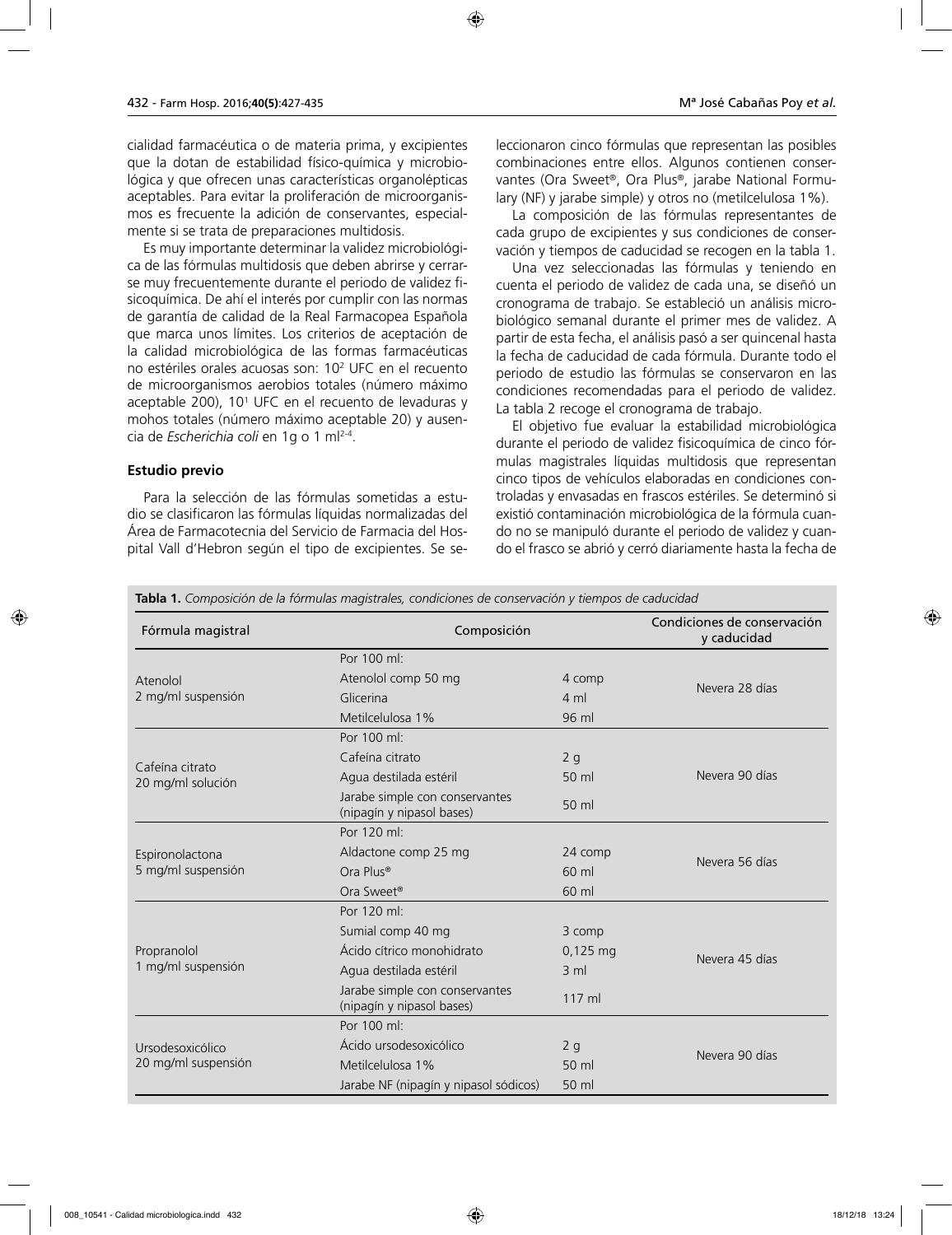| <b>Tabla 2.</b> Cronograma de trabajo |         |          |          |          |              |                                                             |   |   |           |
|---------------------------------------|---------|----------|----------|----------|--------------|-------------------------------------------------------------|---|---|-----------|
|                                       | $d = 0$ | $T = 7d$ |          |          |              | $T = 14d$ $T = 21d$ $T = 28d$ $T = 42d$ $T = 56d$ $T = 70d$ |   |   | $T = 91d$ |
| Atenolol 2 mg/ml susp                 | X       | X        | $\times$ | X        | X            |                                                             |   |   |           |
| Cafeína citrato 20 mg/ml sol          | X       | X        | X        | X        | $\mathsf{X}$ | $\mathsf{X}$                                                | X | X | X         |
| Espironolactona 5 mg/ml susp          | X       | $\times$ | X        | X        | $\mathsf{X}$ | X                                                           |   |   |           |
| Propranolol 1 mg/ml susp              | X       | $\times$ | X        | $\times$ | X            | X                                                           |   |   |           |
| Ursodesoxicólico 20 mg/ml susp        | X       | X        | $\times$ | $\times$ | $\times$     | X                                                           |   |   | X         |

**Tabla 2.** *Cronograma de trabajo*

caducidad, simulando las condiciones de utilización. Se quiso comprobar si el tipo de excipiente contribuye a la contaminación de la fórmula cuando de elabora y envasa en las condiciones anteriormente descritas.

### **Métodos**

Este estudio se realizó en el área maternoinfantil del Servicio de Farmacia y en el laboratorio de Microbiología y Parasitología Clínicas del Hospital Universitario Vall d'Hebron entre Junio y Septiembre del año 2015.

#### **Preparación de las fórmulas**

La elaboración de las soluciones y suspensiones se realizó atendiendo a lo establecido en las normas de correcta elaboración de fórmulas magistrales<sup>5</sup>.

De cada fórmula se preparó un lote siguiendo el procedimiento normalizado de trabajo (PNT) correspondiente. Se prepararon 250 ml de suspensión de ácido ursodesoxicólico y de solución de cafeína, 125 ml de suspensión de espironolactona y de atenolol y 120 ml de suspensión de propranolol. La mitad del volumen preparado (muestra) se envasó en un único frasco multidosis de vidrio topacio de 125 ml, con obturador y tapón con indicador de primera apertura. La otra mitad del lote (control), se envasó en viales topacio de 10 ml cada uno, tapados con caucho y chapa y se mantuvieron cerrados hasta el día del análisis. Tanto los frascos como los viales se conservaron en nevera.

Cada día se retiraban de la nevera los frascos muestra, se dejaban templar, las suspensiones se agitaban para homogeneizarlas, y se abrían por un periodo mínimo de 5 minutos y máximo de 30.

El día de análisis se extraía del frasco muestra un volumen aproximado de 10 ml que se envasaba en un vial topacio y se cerraba con tapón de caucho y chapa de aluminio. El vial muestra y uno de los viales control eran los que se analizaban microbiológicamente.

Durante todo el proceso se siguieron las normas de correcta fabricación vigentes en el área de farmacotecnia del servicio de Farmacia. El utillaje utilizado para la preparación de las fórmulas se lava según el PNT, el aclarado final se realiza con agua altamente purificada (desionizada). Todo el material de envasado está esterilizado (frasco, obturador y tapón con indicador de primera apertura y viales, tapones de caucho y chapas de aluminio) como procedimiento extra para minimizar la carga biológica.

#### **Ensayo microbiológico**

Para determinar si las formulaciones cumplían los criterios de aceptación de calidad microbiológica se siguieron los procedimientos indicados por la Real Farmacopea Española de control microbiológico de productos no estériles (ensayos de recuento microbiano y de microorganismos especificados) $2,3$ . Se realizaron los ensayos de fertilidad y de esterilidad (ambos con y sin el producto a estudiar). Cada ensayo fue realizado por duplicado. Los microrganismos investigados fueron bacterias mesófilas y hongos.

Para el ensayo de fertilidad sin producto se utilizaron cepas ATCC de *Staphylococcus aureus, Escherichia coli*, y *Pseudomonas aeruginosa.* Partiendo de una concentración conocida de 1,5 x 102 UFC/ml en caldo TSB (Tryptic Soy Broth), se sembraron por vertido en medio PCA (Plate Count Agar) para *S. aureus.* Para sembrar el medio McConKey agar (*E. coli* y *P. aeruginosa*) se utilizó la técnica de extensión en superficie con asas de Digraslky.

El ensayo de esterilidad se llevó a cabo con 1 ml de TSB sembrado en PCA, caldo McConkey y agar Sabouraud.

La comprobación de fertilidad con producto fue realizada partiendo de una dilución 1/10 del jarabe, a la cual se le agrega la cepa ATCC en una dilución de 1,5 x 104 UFC/ml y se siembra en los medios descritos anteriormente para el ensayo de fertilidad.

Finalmente, la comprobación de esterilidad del producto se realizó preparando una dilución 1/10 en caldo TSB del producto a estudio. Se sembró 1 ml de esta dilución en agar PCA, agar Sabouraud y caldo McConkey.

Para cada ensayo los caldos y placas de McConkey, y las placas de PCA fueron incubados entre 35 y 37ºC durante 48 horas; mientras que las placas de agar Sabouraud se incubaron entre 20 y 25ºC durante 5 días. Las primeras fueron observadas cada día, mientras que las segundas se examinaban al tercer y quinto día, buscando crecimiento.

### **Resultados y discusión**

Nuestros resultados demuestran que no hubo crecimiento microbiológico en ninguno de los cultivos duran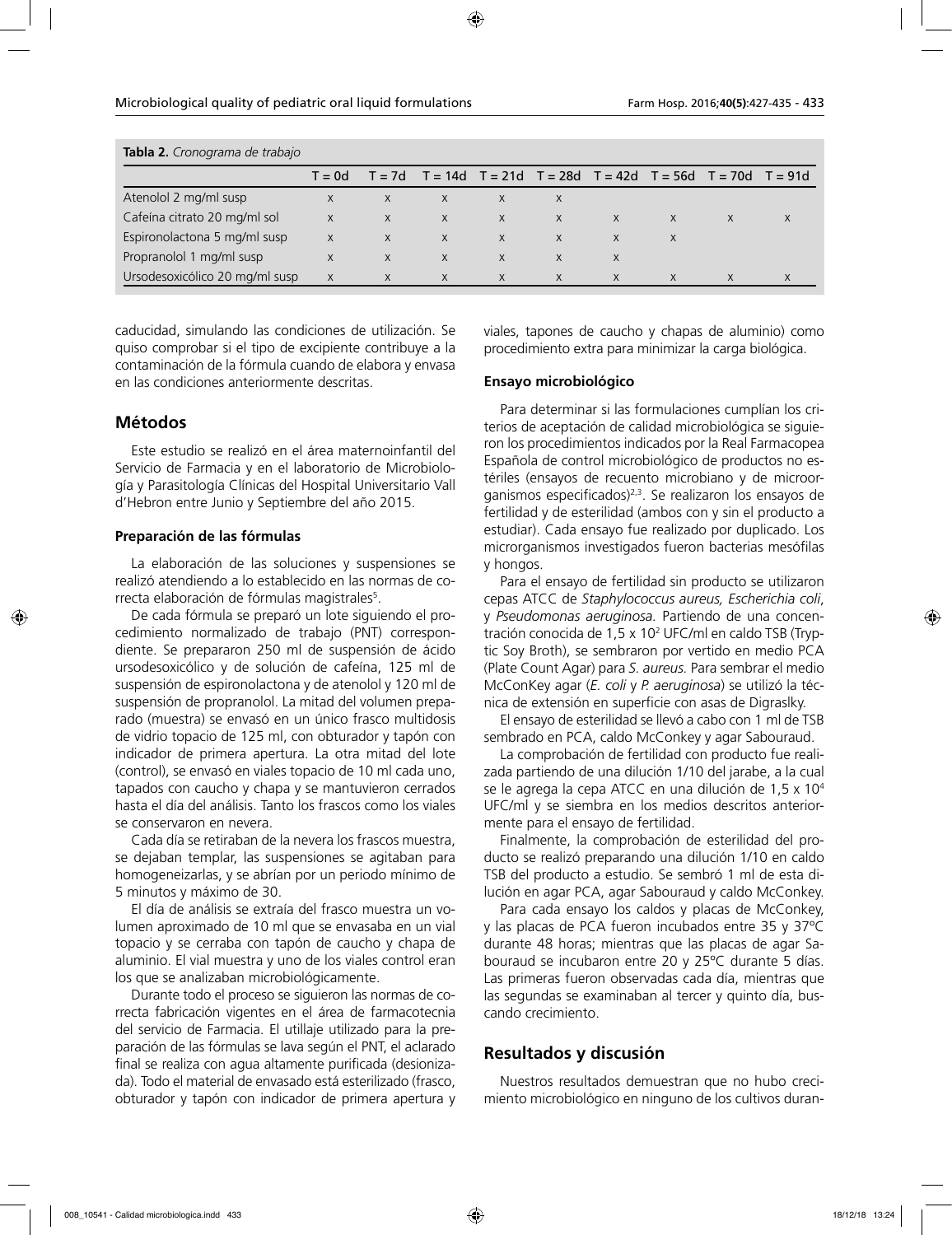te el periodo de estudio. Ninguna de las muestras de las fórmulas extraídas del frasco multidosis ni ninguno de los viales control se contaminaron durante el periodo de validez. Los controles utilizados fueron aptos para valorar la técnica.

El tipo de excipiente no alteró el patrón de contaminación de las fórmulas magistrales orales líquidas elaboradas en condiciones controladas y envasadas en frascos estériles.

La suspensión de espironolactona 5 mg/ml utiliza Ora Sweet® y Ora Plus® (1:1) en su formulación y contienen parabenos como conservantes. La suspensión de propranolol 1 mg/ml se elabora exclusivamente con jarabe simple con parabenos. En estas dos situaciones, la osmolaridad del vehículo y la presencia de conservantes favorecen la ausencia de contaminación.

La solución oral de citrato de cafeína 20 mg/ml se prepara con jarabe simple con conservantes y agua estéril a partes iguales y la concentración del azúcar y los conservantes se reducen a la mitad en la preparación final. El caso de la suspensión de ácido ursodesoxicólico 20 mg/ml es muy similar al anterior porque la solución de metilcelulosa 1% no contiene ningún conservante.

Los conservantes del jarabe simple utilizados en nuestro estudio son nipagín y nipasol bases a concentración de 0,02% y 0,01% (P/V) respectivamente y del jarabe NF son nipagín y nipasol sódicos a concentración de 0,06% y 0,03% (P/V)(en forma de bases) respectivamente. La dilución a la mitad del jarabe NF ofrece concentraciones de parabenos aún protectoras para la contaminación microbiológica teniendo en cuenta las recomendaciones de Rowe RC<sup>6</sup>, que indican concentraciones de nipagín base entre 0,015-0,2% y de nipasol base de 0,01-0,02%. Ésta podría ser la razón por la cual se mantiene la estabilidad microbiológica. En cambio la concentración de parabenos en el jarabe simple diluido a la mitad, no es una concentración protectora. A la hora de diseñar la fórmula del jarabe simple nos decantamos por una que contuviera el mínimo de parabenos para reducir el aporte de estos conservantes a la población pediátrica y por eso, al diluirlo a la mitad, la concentración de conservantes es insuficiente. Aunque durante todo el periodo de estudio no se ha contaminado, en la práctica diaria recomendamos que el frasco sea consumido en los 14 días posteriores a su apertura siguiendo las pautas del Grupo de Trabajo de Farmacotecnia<sup>1</sup>.

La suspensión de atenolol 2 mg/ml es la fórmula más sensible a la contaminación ya que utiliza exclusivamente la solución de metilcelulosa al 1% y no contiene conservantes. Aunque la caducidad está fijada en 28 días, una vez abierto el frasco se debería utilizar en un máximo de 14 días, tal como indica el Grupo de Trabajo de Farmacotecnia<sup>1</sup>.

La solución de metilcelulosa al 1% se prepara con la materia prima y con agua destilada estéril. Tras su preparación se le da una caducidad de 14 días si no se esteriliza; en cambio, tras la esterilización en autoclave, su tiempo de validez se incrementa hasta los 6 meses. Para la preparación de las fórmulas líquidas siempre empleamos la metilcelulosa esterilizada.

Las fórmulas orales líquidas no tienen por qué ser estériles pero es muy necesario aplicar todas las estrategias para minimizar la carga bacteriana y cumplir con la Farmacopea. Una de ellas es la utilización de agua estéril cuando es necesaria en la formulación. En nuestro servicio de Farmacia todas las fórmulas líquidas se preparan con agua estéril.

La Guía de buenas prácticas de preparación de medicamentos en servicios de farmacia hospitalaria<sup>7</sup> recomienda que el agua para el aclarado final del material de laboratorio y de envasado sea agua purificada. En nuestro caso el agua empleada para el aclarado final es agua altamente purificada con mejor calidad microbiológica.

Otro aspecto a destacar es el hecho de utilizar material de envasado esterilizado como medida adicional de calidad de las fórmulas magistrales líquidas porque puede contribuir a reducir la carga bacteriana inicial de la preparación que podría actuar como foco de contaminación. El hecho de esterilizar el material de envasado permite reducir al máximo la cantidad de conservantes.

Finalmente, también considerar otra fuente de contaminación de la fórmula final, la materia prima o las formas sólidas de partida que contienen el principio activo.

Una limitación del estudio es que se ha reproducido la dinámica diaria de apertura de los frascos multidosis pero no se ha manipulado la fórmula extrayendo un volumen de muestra, que se aproximaría más a una situación real. Por otro lado, algunas de las fórmulas no son de administración única diaria sino que se administran varias veces al día; en estos casos la frecuencia de apertura de los frascos es mayor y se desconoce si este factor puede afectar la estabilidad microbiológica.

### **Conclusiones**

En nuestro estudio se demuestra que la estabilidad microbiológica de las fórmulas magistrales orales líquidas elaboradas en condiciones controladas y envasadas en frascos estériles multidosis se mantiene durante el periodo de validez fisicoquímica tanto cuando se mantiene el envase cerrado o cuando se abre cada día, independientemente de si el vehículo lleva o no conservante.

Aún así siempre es recomendable ajustar el volumen del envase al volumen que necesita un paciente durante el periodo de caducidad teniendo en cuenta que los envases no deberían permanecer abiertos más de 14 días si no contienen conservantes.

### **Conflicto de interés**

Sin conflicto de interés